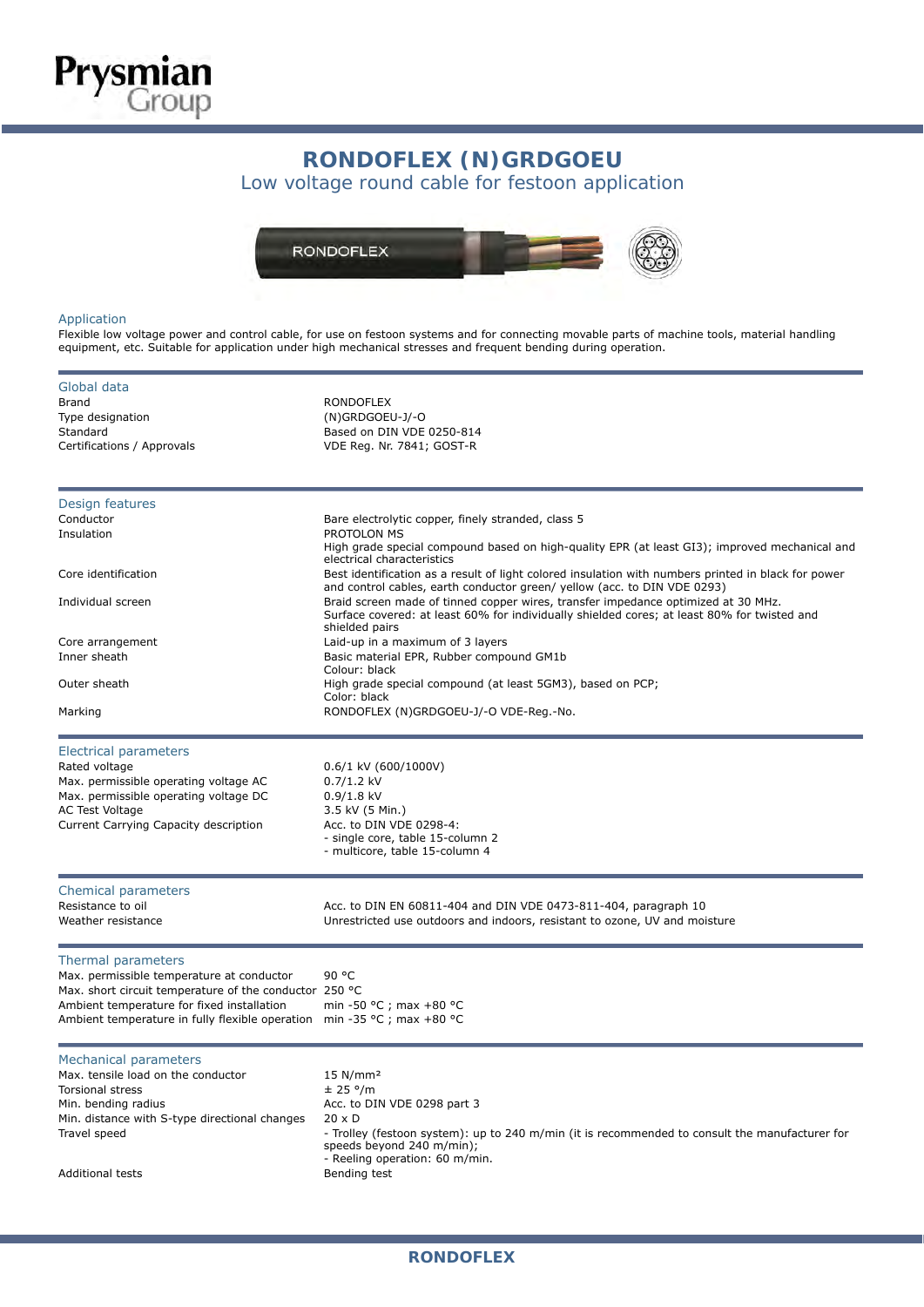

| free<br>kg/km<br>tensile<br>Current<br>diameter<br>min.<br>max.<br>resis-<br>capacity<br>force max.<br>(conduc-<br>max.<br>mm<br>mm<br>moving<br>tance<br>for<br>N<br>at 20°C<br>tor)<br>mm<br>min.<br>install.<br>mm<br>max.<br>free in<br>kA<br>$\Omega$ /km<br>air (2)<br>Α<br>(N)GRDGOEU-<br>O power cables,<br>single-core design<br>6.7<br>0.78<br>20003532<br>5DG6610<br>11.4<br>12.6<br>63<br>330<br>370<br>138<br>3.58<br>1x25<br>20003533<br>5DG6611<br>8<br>12.3<br>70<br>430<br>520<br>0.55<br>170<br>5.01<br>13.9<br>1x35<br>20003534<br>15<br>750<br>0.39<br>212<br>7.15<br>5DG6612<br>9.5<br>16.6<br>83<br>620<br>1x50<br>20003535<br>5DG6613<br>11<br>16.3<br>18.3<br>92<br>830<br>1050<br>0.27<br>263<br>10.01<br>1x70<br>5DG6614<br>20.5<br>1420<br>0.21<br>316<br>13.59<br>1x95<br>20003536<br>12.8<br>18.5<br>103<br>1070<br>14.4<br>20.3<br>22.3<br>0.16<br>370<br>1×120<br>20003537<br>5DG6615<br>112<br>1330<br>1800<br>17.16<br>20003538<br>5DG6616<br>22.7<br>24.7<br>124<br>1640<br>2250<br>0.13<br>424<br>21.45<br>1×150<br>16.4<br>20003539<br>5DG6617<br>17.8<br>24.6<br>27.6<br>2010<br>2770<br>0.11<br>484<br>26.46<br>1×185<br>138<br>20.9<br>28.9<br>31.9<br>2650<br>0.08<br>567<br>34.32<br>1x240<br>20003540<br>5DG6618<br>160<br>3600<br>(N)GRDGOEU-J<br>power cables, 3-<br>core design, earth<br>conductor splitted<br>into three parts<br>8<br>27.3<br>170<br>5.01<br>$3x35+3x16/3$<br>20003544<br>5DG6631<br>30.3<br>152<br>1780<br>1570<br>0.55<br>212<br>9.5<br>33<br>36<br>180<br>2570<br>2250<br>7.15<br>20003545<br>5DG6632<br>0.39<br>$3x50+3x25/3$<br>20003546<br>5DG6633<br>38.9<br>41.9<br>210<br>3570<br>3150<br>0.27<br>263<br>10.01<br>$3x70+3x35/3$<br>11<br>(N)GRDGOEU-J<br>power cables, 4-<br>core design<br>2.5<br>240<br>43<br>0.57<br>20003550<br>5DG6642<br>13.6<br>15.2<br>76<br>350<br>4.95<br>4x4<br>3<br>15.9<br>90<br>360<br>3.3<br>56<br>20003551<br>5DG6643<br>17.9<br>480<br>0.86<br>4x6<br>$\overline{4}$<br>18<br>20<br>600<br>78<br>20003552<br>5DG6644<br>100<br>680<br>1.91<br>1.43<br>4x10<br>5DG6645<br>5.7<br>23.3<br>25.3<br>960<br>104<br>2.29<br>20003553<br>127<br>1110<br>1.21<br>4x16<br>20003554<br>5DG6646<br>26.9<br>29.9<br>150<br>1610<br>1500<br>0.78<br>138<br>3.58<br>4x25<br>6.8<br>5.01<br>20003555<br>5DG6647<br>8.1<br>30.1<br>33.1<br>166<br>2100<br>2100<br>0.55<br>170<br>4x35<br>39.1<br>3010<br>3000<br>212<br>7.15<br>4x50<br>20003556<br>5DG6648<br>9.6<br>36.1<br>196<br>0.39<br>(N)GRDGOEU-J<br>power cables, 5-<br>core design<br>2.5<br>15.7<br>17.7<br>300<br>4.95<br>0.57<br>20003559<br>5DG6652<br>89<br>450<br>43<br>5x4<br>5DG6653<br>3<br>17.5<br>19.5<br>98<br>580<br>450<br>3.3<br>56<br>0.86<br>20003560<br>5x6<br>20003561<br>5DG6654<br>$\overline{4}$<br>20.2<br>22.2<br>750<br>78<br>111<br>860<br>1.91<br>1.43<br>5x10<br>5.7<br>24.5<br>27.5<br>1200<br>1.21<br>2.29<br>20003562<br>5DG6655<br>138<br>1340<br>104<br>5x16<br>20003563 5DG6656<br>29.9<br>0.78<br>6.8<br>32.9<br>165<br>1990<br>1870<br>138<br>3.58<br>5x25<br>8.1<br>5.01<br>5x35<br>20003564 5DG6657<br>34.7<br>37.7<br>189<br>2700<br>2620<br>0.55<br>170<br>(N)GRDGOEU-J<br>control cables<br>12x1,5<br>20003568 5DG6662<br>1.6<br>16.2<br>18.2<br>91<br>460<br>270<br>24<br>0.21<br>13.3<br>18x1,5<br>5DG6663<br>1.6<br>18.7<br>20.7<br>104<br>630<br>400<br>13.3<br>24<br>0.21<br>20003569<br>540<br>24x1,5<br>5DG6664<br>22.1<br>24.1<br>121<br>840<br>24<br>0.21<br>20003570<br>1.6<br>13.3<br>23.3<br>25.3<br>127<br>950<br>670<br>24<br>0.21<br>30x1,5<br>20003571<br>5DG6665<br>1.6<br>13.3<br>36x1,5<br>5DG6666<br>1.6<br>24.6<br>27.6<br>138<br>1090<br>810<br>13.3<br>24<br>0.21<br>$\overline{2}$<br>5DG6641<br>67<br>250<br>150<br>7.98<br>32<br>0.36<br>4x2,5<br>20003549<br>11.8<br>13.4 | Number of cores x | Part     | <b>MLFB</b> | Conduc-        | Outer    | Outer    | Bending | Weight | Permis- | Con-   | Current  | Short   |
|---------------------------------------------------------------------------------------------------------------------------------------------------------------------------------------------------------------------------------------------------------------------------------------------------------------------------------------------------------------------------------------------------------------------------------------------------------------------------------------------------------------------------------------------------------------------------------------------------------------------------------------------------------------------------------------------------------------------------------------------------------------------------------------------------------------------------------------------------------------------------------------------------------------------------------------------------------------------------------------------------------------------------------------------------------------------------------------------------------------------------------------------------------------------------------------------------------------------------------------------------------------------------------------------------------------------------------------------------------------------------------------------------------------------------------------------------------------------------------------------------------------------------------------------------------------------------------------------------------------------------------------------------------------------------------------------------------------------------------------------------------------------------------------------------------------------------------------------------------------------------------------------------------------------------------------------------------------------------------------------------------------------------------------------------------------------------------------------------------------------------------------------------------------------------------------------------------------------------------------------------------------------------------------------------------------------------------------------------------------------------------------------------------------------------------------------------------------------------------------------------------------------------------------------------------------------------------------------------------------------------------------------------------------------------------------------------------------------------------------------------------------------------------------------------------------------------------------------------------------------------------------------------------------------------------------------------------------------------------------------------------------------------------------------------------------------------------------------------------------------------------------------------------------------------------------------------------------------------------------------------------------------------------------------------------------------------------------------------------------------------------------------------------------------------------------------------------------------------------------------------------------------------------------------------------------------------------------------------------------------------------------------------------------------------------------------------------------------------------------------------------------------------------------------------|-------------------|----------|-------------|----------------|----------|----------|---------|--------|---------|--------|----------|---------|
|                                                                                                                                                                                                                                                                                                                                                                                                                                                                                                                                                                                                                                                                                                                                                                                                                                                                                                                                                                                                                                                                                                                                                                                                                                                                                                                                                                                                                                                                                                                                                                                                                                                                                                                                                                                                                                                                                                                                                                                                                                                                                                                                                                                                                                                                                                                                                                                                                                                                                                                                                                                                                                                                                                                                                                                                                                                                                                                                                                                                                                                                                                                                                                                                                                                                                                                                                                                                                                                                                                                                                                                                                                                                                                                                                                                                   | cross section     | number   | Number      | tor            | diameter | diameter | radius  | (ca.)  | sible   | ductor | carrying | Circuit |
|                                                                                                                                                                                                                                                                                                                                                                                                                                                                                                                                                                                                                                                                                                                                                                                                                                                                                                                                                                                                                                                                                                                                                                                                                                                                                                                                                                                                                                                                                                                                                                                                                                                                                                                                                                                                                                                                                                                                                                                                                                                                                                                                                                                                                                                                                                                                                                                                                                                                                                                                                                                                                                                                                                                                                                                                                                                                                                                                                                                                                                                                                                                                                                                                                                                                                                                                                                                                                                                                                                                                                                                                                                                                                                                                                                                                   |                   |          |             |                |          |          |         |        |         |        |          |         |
|                                                                                                                                                                                                                                                                                                                                                                                                                                                                                                                                                                                                                                                                                                                                                                                                                                                                                                                                                                                                                                                                                                                                                                                                                                                                                                                                                                                                                                                                                                                                                                                                                                                                                                                                                                                                                                                                                                                                                                                                                                                                                                                                                                                                                                                                                                                                                                                                                                                                                                                                                                                                                                                                                                                                                                                                                                                                                                                                                                                                                                                                                                                                                                                                                                                                                                                                                                                                                                                                                                                                                                                                                                                                                                                                                                                                   |                   |          |             |                |          |          |         |        |         |        |          |         |
|                                                                                                                                                                                                                                                                                                                                                                                                                                                                                                                                                                                                                                                                                                                                                                                                                                                                                                                                                                                                                                                                                                                                                                                                                                                                                                                                                                                                                                                                                                                                                                                                                                                                                                                                                                                                                                                                                                                                                                                                                                                                                                                                                                                                                                                                                                                                                                                                                                                                                                                                                                                                                                                                                                                                                                                                                                                                                                                                                                                                                                                                                                                                                                                                                                                                                                                                                                                                                                                                                                                                                                                                                                                                                                                                                                                                   |                   |          |             |                |          |          |         |        |         |        |          |         |
|                                                                                                                                                                                                                                                                                                                                                                                                                                                                                                                                                                                                                                                                                                                                                                                                                                                                                                                                                                                                                                                                                                                                                                                                                                                                                                                                                                                                                                                                                                                                                                                                                                                                                                                                                                                                                                                                                                                                                                                                                                                                                                                                                                                                                                                                                                                                                                                                                                                                                                                                                                                                                                                                                                                                                                                                                                                                                                                                                                                                                                                                                                                                                                                                                                                                                                                                                                                                                                                                                                                                                                                                                                                                                                                                                                                                   |                   |          |             |                |          |          |         |        |         |        |          |         |
|                                                                                                                                                                                                                                                                                                                                                                                                                                                                                                                                                                                                                                                                                                                                                                                                                                                                                                                                                                                                                                                                                                                                                                                                                                                                                                                                                                                                                                                                                                                                                                                                                                                                                                                                                                                                                                                                                                                                                                                                                                                                                                                                                                                                                                                                                                                                                                                                                                                                                                                                                                                                                                                                                                                                                                                                                                                                                                                                                                                                                                                                                                                                                                                                                                                                                                                                                                                                                                                                                                                                                                                                                                                                                                                                                                                                   |                   |          |             |                |          |          |         |        |         |        |          |         |
|                                                                                                                                                                                                                                                                                                                                                                                                                                                                                                                                                                                                                                                                                                                                                                                                                                                                                                                                                                                                                                                                                                                                                                                                                                                                                                                                                                                                                                                                                                                                                                                                                                                                                                                                                                                                                                                                                                                                                                                                                                                                                                                                                                                                                                                                                                                                                                                                                                                                                                                                                                                                                                                                                                                                                                                                                                                                                                                                                                                                                                                                                                                                                                                                                                                                                                                                                                                                                                                                                                                                                                                                                                                                                                                                                                                                   |                   |          |             |                |          |          |         |        |         |        |          |         |
|                                                                                                                                                                                                                                                                                                                                                                                                                                                                                                                                                                                                                                                                                                                                                                                                                                                                                                                                                                                                                                                                                                                                                                                                                                                                                                                                                                                                                                                                                                                                                                                                                                                                                                                                                                                                                                                                                                                                                                                                                                                                                                                                                                                                                                                                                                                                                                                                                                                                                                                                                                                                                                                                                                                                                                                                                                                                                                                                                                                                                                                                                                                                                                                                                                                                                                                                                                                                                                                                                                                                                                                                                                                                                                                                                                                                   |                   |          |             |                |          |          |         |        |         |        |          |         |
|                                                                                                                                                                                                                                                                                                                                                                                                                                                                                                                                                                                                                                                                                                                                                                                                                                                                                                                                                                                                                                                                                                                                                                                                                                                                                                                                                                                                                                                                                                                                                                                                                                                                                                                                                                                                                                                                                                                                                                                                                                                                                                                                                                                                                                                                                                                                                                                                                                                                                                                                                                                                                                                                                                                                                                                                                                                                                                                                                                                                                                                                                                                                                                                                                                                                                                                                                                                                                                                                                                                                                                                                                                                                                                                                                                                                   |                   |          |             |                |          |          |         |        |         |        |          |         |
|                                                                                                                                                                                                                                                                                                                                                                                                                                                                                                                                                                                                                                                                                                                                                                                                                                                                                                                                                                                                                                                                                                                                                                                                                                                                                                                                                                                                                                                                                                                                                                                                                                                                                                                                                                                                                                                                                                                                                                                                                                                                                                                                                                                                                                                                                                                                                                                                                                                                                                                                                                                                                                                                                                                                                                                                                                                                                                                                                                                                                                                                                                                                                                                                                                                                                                                                                                                                                                                                                                                                                                                                                                                                                                                                                                                                   |                   |          |             |                |          |          |         |        |         |        |          |         |
|                                                                                                                                                                                                                                                                                                                                                                                                                                                                                                                                                                                                                                                                                                                                                                                                                                                                                                                                                                                                                                                                                                                                                                                                                                                                                                                                                                                                                                                                                                                                                                                                                                                                                                                                                                                                                                                                                                                                                                                                                                                                                                                                                                                                                                                                                                                                                                                                                                                                                                                                                                                                                                                                                                                                                                                                                                                                                                                                                                                                                                                                                                                                                                                                                                                                                                                                                                                                                                                                                                                                                                                                                                                                                                                                                                                                   |                   |          |             |                |          |          |         |        |         |        |          |         |
|                                                                                                                                                                                                                                                                                                                                                                                                                                                                                                                                                                                                                                                                                                                                                                                                                                                                                                                                                                                                                                                                                                                                                                                                                                                                                                                                                                                                                                                                                                                                                                                                                                                                                                                                                                                                                                                                                                                                                                                                                                                                                                                                                                                                                                                                                                                                                                                                                                                                                                                                                                                                                                                                                                                                                                                                                                                                                                                                                                                                                                                                                                                                                                                                                                                                                                                                                                                                                                                                                                                                                                                                                                                                                                                                                                                                   |                   |          |             |                |          |          |         |        |         |        |          |         |
|                                                                                                                                                                                                                                                                                                                                                                                                                                                                                                                                                                                                                                                                                                                                                                                                                                                                                                                                                                                                                                                                                                                                                                                                                                                                                                                                                                                                                                                                                                                                                                                                                                                                                                                                                                                                                                                                                                                                                                                                                                                                                                                                                                                                                                                                                                                                                                                                                                                                                                                                                                                                                                                                                                                                                                                                                                                                                                                                                                                                                                                                                                                                                                                                                                                                                                                                                                                                                                                                                                                                                                                                                                                                                                                                                                                                   |                   |          |             |                |          |          |         |        |         |        |          |         |
|                                                                                                                                                                                                                                                                                                                                                                                                                                                                                                                                                                                                                                                                                                                                                                                                                                                                                                                                                                                                                                                                                                                                                                                                                                                                                                                                                                                                                                                                                                                                                                                                                                                                                                                                                                                                                                                                                                                                                                                                                                                                                                                                                                                                                                                                                                                                                                                                                                                                                                                                                                                                                                                                                                                                                                                                                                                                                                                                                                                                                                                                                                                                                                                                                                                                                                                                                                                                                                                                                                                                                                                                                                                                                                                                                                                                   |                   |          |             |                |          |          |         |        |         |        |          |         |
|                                                                                                                                                                                                                                                                                                                                                                                                                                                                                                                                                                                                                                                                                                                                                                                                                                                                                                                                                                                                                                                                                                                                                                                                                                                                                                                                                                                                                                                                                                                                                                                                                                                                                                                                                                                                                                                                                                                                                                                                                                                                                                                                                                                                                                                                                                                                                                                                                                                                                                                                                                                                                                                                                                                                                                                                                                                                                                                                                                                                                                                                                                                                                                                                                                                                                                                                                                                                                                                                                                                                                                                                                                                                                                                                                                                                   |                   |          |             |                |          |          |         |        |         |        |          |         |
|                                                                                                                                                                                                                                                                                                                                                                                                                                                                                                                                                                                                                                                                                                                                                                                                                                                                                                                                                                                                                                                                                                                                                                                                                                                                                                                                                                                                                                                                                                                                                                                                                                                                                                                                                                                                                                                                                                                                                                                                                                                                                                                                                                                                                                                                                                                                                                                                                                                                                                                                                                                                                                                                                                                                                                                                                                                                                                                                                                                                                                                                                                                                                                                                                                                                                                                                                                                                                                                                                                                                                                                                                                                                                                                                                                                                   |                   |          |             |                |          |          |         |        |         |        |          |         |
|                                                                                                                                                                                                                                                                                                                                                                                                                                                                                                                                                                                                                                                                                                                                                                                                                                                                                                                                                                                                                                                                                                                                                                                                                                                                                                                                                                                                                                                                                                                                                                                                                                                                                                                                                                                                                                                                                                                                                                                                                                                                                                                                                                                                                                                                                                                                                                                                                                                                                                                                                                                                                                                                                                                                                                                                                                                                                                                                                                                                                                                                                                                                                                                                                                                                                                                                                                                                                                                                                                                                                                                                                                                                                                                                                                                                   |                   |          |             |                |          |          |         |        |         |        |          |         |
|                                                                                                                                                                                                                                                                                                                                                                                                                                                                                                                                                                                                                                                                                                                                                                                                                                                                                                                                                                                                                                                                                                                                                                                                                                                                                                                                                                                                                                                                                                                                                                                                                                                                                                                                                                                                                                                                                                                                                                                                                                                                                                                                                                                                                                                                                                                                                                                                                                                                                                                                                                                                                                                                                                                                                                                                                                                                                                                                                                                                                                                                                                                                                                                                                                                                                                                                                                                                                                                                                                                                                                                                                                                                                                                                                                                                   |                   |          |             |                |          |          |         |        |         |        |          |         |
|                                                                                                                                                                                                                                                                                                                                                                                                                                                                                                                                                                                                                                                                                                                                                                                                                                                                                                                                                                                                                                                                                                                                                                                                                                                                                                                                                                                                                                                                                                                                                                                                                                                                                                                                                                                                                                                                                                                                                                                                                                                                                                                                                                                                                                                                                                                                                                                                                                                                                                                                                                                                                                                                                                                                                                                                                                                                                                                                                                                                                                                                                                                                                                                                                                                                                                                                                                                                                                                                                                                                                                                                                                                                                                                                                                                                   |                   |          |             |                |          |          |         |        |         |        |          |         |
|                                                                                                                                                                                                                                                                                                                                                                                                                                                                                                                                                                                                                                                                                                                                                                                                                                                                                                                                                                                                                                                                                                                                                                                                                                                                                                                                                                                                                                                                                                                                                                                                                                                                                                                                                                                                                                                                                                                                                                                                                                                                                                                                                                                                                                                                                                                                                                                                                                                                                                                                                                                                                                                                                                                                                                                                                                                                                                                                                                                                                                                                                                                                                                                                                                                                                                                                                                                                                                                                                                                                                                                                                                                                                                                                                                                                   |                   |          |             |                |          |          |         |        |         |        |          |         |
|                                                                                                                                                                                                                                                                                                                                                                                                                                                                                                                                                                                                                                                                                                                                                                                                                                                                                                                                                                                                                                                                                                                                                                                                                                                                                                                                                                                                                                                                                                                                                                                                                                                                                                                                                                                                                                                                                                                                                                                                                                                                                                                                                                                                                                                                                                                                                                                                                                                                                                                                                                                                                                                                                                                                                                                                                                                                                                                                                                                                                                                                                                                                                                                                                                                                                                                                                                                                                                                                                                                                                                                                                                                                                                                                                                                                   |                   |          |             |                |          |          |         |        |         |        |          |         |
|                                                                                                                                                                                                                                                                                                                                                                                                                                                                                                                                                                                                                                                                                                                                                                                                                                                                                                                                                                                                                                                                                                                                                                                                                                                                                                                                                                                                                                                                                                                                                                                                                                                                                                                                                                                                                                                                                                                                                                                                                                                                                                                                                                                                                                                                                                                                                                                                                                                                                                                                                                                                                                                                                                                                                                                                                                                                                                                                                                                                                                                                                                                                                                                                                                                                                                                                                                                                                                                                                                                                                                                                                                                                                                                                                                                                   |                   |          |             |                |          |          |         |        |         |        |          |         |
|                                                                                                                                                                                                                                                                                                                                                                                                                                                                                                                                                                                                                                                                                                                                                                                                                                                                                                                                                                                                                                                                                                                                                                                                                                                                                                                                                                                                                                                                                                                                                                                                                                                                                                                                                                                                                                                                                                                                                                                                                                                                                                                                                                                                                                                                                                                                                                                                                                                                                                                                                                                                                                                                                                                                                                                                                                                                                                                                                                                                                                                                                                                                                                                                                                                                                                                                                                                                                                                                                                                                                                                                                                                                                                                                                                                                   |                   |          |             |                |          |          |         |        |         |        |          |         |
|                                                                                                                                                                                                                                                                                                                                                                                                                                                                                                                                                                                                                                                                                                                                                                                                                                                                                                                                                                                                                                                                                                                                                                                                                                                                                                                                                                                                                                                                                                                                                                                                                                                                                                                                                                                                                                                                                                                                                                                                                                                                                                                                                                                                                                                                                                                                                                                                                                                                                                                                                                                                                                                                                                                                                                                                                                                                                                                                                                                                                                                                                                                                                                                                                                                                                                                                                                                                                                                                                                                                                                                                                                                                                                                                                                                                   |                   |          |             |                |          |          |         |        |         |        |          |         |
|                                                                                                                                                                                                                                                                                                                                                                                                                                                                                                                                                                                                                                                                                                                                                                                                                                                                                                                                                                                                                                                                                                                                                                                                                                                                                                                                                                                                                                                                                                                                                                                                                                                                                                                                                                                                                                                                                                                                                                                                                                                                                                                                                                                                                                                                                                                                                                                                                                                                                                                                                                                                                                                                                                                                                                                                                                                                                                                                                                                                                                                                                                                                                                                                                                                                                                                                                                                                                                                                                                                                                                                                                                                                                                                                                                                                   |                   |          |             |                |          |          |         |        |         |        |          |         |
|                                                                                                                                                                                                                                                                                                                                                                                                                                                                                                                                                                                                                                                                                                                                                                                                                                                                                                                                                                                                                                                                                                                                                                                                                                                                                                                                                                                                                                                                                                                                                                                                                                                                                                                                                                                                                                                                                                                                                                                                                                                                                                                                                                                                                                                                                                                                                                                                                                                                                                                                                                                                                                                                                                                                                                                                                                                                                                                                                                                                                                                                                                                                                                                                                                                                                                                                                                                                                                                                                                                                                                                                                                                                                                                                                                                                   |                   |          |             |                |          |          |         |        |         |        |          |         |
|                                                                                                                                                                                                                                                                                                                                                                                                                                                                                                                                                                                                                                                                                                                                                                                                                                                                                                                                                                                                                                                                                                                                                                                                                                                                                                                                                                                                                                                                                                                                                                                                                                                                                                                                                                                                                                                                                                                                                                                                                                                                                                                                                                                                                                                                                                                                                                                                                                                                                                                                                                                                                                                                                                                                                                                                                                                                                                                                                                                                                                                                                                                                                                                                                                                                                                                                                                                                                                                                                                                                                                                                                                                                                                                                                                                                   |                   |          |             |                |          |          |         |        |         |        |          |         |
|                                                                                                                                                                                                                                                                                                                                                                                                                                                                                                                                                                                                                                                                                                                                                                                                                                                                                                                                                                                                                                                                                                                                                                                                                                                                                                                                                                                                                                                                                                                                                                                                                                                                                                                                                                                                                                                                                                                                                                                                                                                                                                                                                                                                                                                                                                                                                                                                                                                                                                                                                                                                                                                                                                                                                                                                                                                                                                                                                                                                                                                                                                                                                                                                                                                                                                                                                                                                                                                                                                                                                                                                                                                                                                                                                                                                   |                   |          |             |                |          |          |         |        |         |        |          |         |
|                                                                                                                                                                                                                                                                                                                                                                                                                                                                                                                                                                                                                                                                                                                                                                                                                                                                                                                                                                                                                                                                                                                                                                                                                                                                                                                                                                                                                                                                                                                                                                                                                                                                                                                                                                                                                                                                                                                                                                                                                                                                                                                                                                                                                                                                                                                                                                                                                                                                                                                                                                                                                                                                                                                                                                                                                                                                                                                                                                                                                                                                                                                                                                                                                                                                                                                                                                                                                                                                                                                                                                                                                                                                                                                                                                                                   |                   |          |             |                |          |          |         |        |         |        |          |         |
|                                                                                                                                                                                                                                                                                                                                                                                                                                                                                                                                                                                                                                                                                                                                                                                                                                                                                                                                                                                                                                                                                                                                                                                                                                                                                                                                                                                                                                                                                                                                                                                                                                                                                                                                                                                                                                                                                                                                                                                                                                                                                                                                                                                                                                                                                                                                                                                                                                                                                                                                                                                                                                                                                                                                                                                                                                                                                                                                                                                                                                                                                                                                                                                                                                                                                                                                                                                                                                                                                                                                                                                                                                                                                                                                                                                                   |                   |          |             |                |          |          |         |        |         |        |          |         |
|                                                                                                                                                                                                                                                                                                                                                                                                                                                                                                                                                                                                                                                                                                                                                                                                                                                                                                                                                                                                                                                                                                                                                                                                                                                                                                                                                                                                                                                                                                                                                                                                                                                                                                                                                                                                                                                                                                                                                                                                                                                                                                                                                                                                                                                                                                                                                                                                                                                                                                                                                                                                                                                                                                                                                                                                                                                                                                                                                                                                                                                                                                                                                                                                                                                                                                                                                                                                                                                                                                                                                                                                                                                                                                                                                                                                   |                   |          |             |                |          |          |         |        |         |        |          |         |
|                                                                                                                                                                                                                                                                                                                                                                                                                                                                                                                                                                                                                                                                                                                                                                                                                                                                                                                                                                                                                                                                                                                                                                                                                                                                                                                                                                                                                                                                                                                                                                                                                                                                                                                                                                                                                                                                                                                                                                                                                                                                                                                                                                                                                                                                                                                                                                                                                                                                                                                                                                                                                                                                                                                                                                                                                                                                                                                                                                                                                                                                                                                                                                                                                                                                                                                                                                                                                                                                                                                                                                                                                                                                                                                                                                                                   |                   |          |             |                |          |          |         |        |         |        |          |         |
|                                                                                                                                                                                                                                                                                                                                                                                                                                                                                                                                                                                                                                                                                                                                                                                                                                                                                                                                                                                                                                                                                                                                                                                                                                                                                                                                                                                                                                                                                                                                                                                                                                                                                                                                                                                                                                                                                                                                                                                                                                                                                                                                                                                                                                                                                                                                                                                                                                                                                                                                                                                                                                                                                                                                                                                                                                                                                                                                                                                                                                                                                                                                                                                                                                                                                                                                                                                                                                                                                                                                                                                                                                                                                                                                                                                                   |                   |          |             |                |          |          |         |        |         |        |          |         |
|                                                                                                                                                                                                                                                                                                                                                                                                                                                                                                                                                                                                                                                                                                                                                                                                                                                                                                                                                                                                                                                                                                                                                                                                                                                                                                                                                                                                                                                                                                                                                                                                                                                                                                                                                                                                                                                                                                                                                                                                                                                                                                                                                                                                                                                                                                                                                                                                                                                                                                                                                                                                                                                                                                                                                                                                                                                                                                                                                                                                                                                                                                                                                                                                                                                                                                                                                                                                                                                                                                                                                                                                                                                                                                                                                                                                   |                   |          |             |                |          |          |         |        |         |        |          |         |
|                                                                                                                                                                                                                                                                                                                                                                                                                                                                                                                                                                                                                                                                                                                                                                                                                                                                                                                                                                                                                                                                                                                                                                                                                                                                                                                                                                                                                                                                                                                                                                                                                                                                                                                                                                                                                                                                                                                                                                                                                                                                                                                                                                                                                                                                                                                                                                                                                                                                                                                                                                                                                                                                                                                                                                                                                                                                                                                                                                                                                                                                                                                                                                                                                                                                                                                                                                                                                                                                                                                                                                                                                                                                                                                                                                                                   |                   |          |             |                |          |          |         |        |         |        |          |         |
|                                                                                                                                                                                                                                                                                                                                                                                                                                                                                                                                                                                                                                                                                                                                                                                                                                                                                                                                                                                                                                                                                                                                                                                                                                                                                                                                                                                                                                                                                                                                                                                                                                                                                                                                                                                                                                                                                                                                                                                                                                                                                                                                                                                                                                                                                                                                                                                                                                                                                                                                                                                                                                                                                                                                                                                                                                                                                                                                                                                                                                                                                                                                                                                                                                                                                                                                                                                                                                                                                                                                                                                                                                                                                                                                                                                                   |                   |          |             |                |          |          |         |        |         |        |          |         |
|                                                                                                                                                                                                                                                                                                                                                                                                                                                                                                                                                                                                                                                                                                                                                                                                                                                                                                                                                                                                                                                                                                                                                                                                                                                                                                                                                                                                                                                                                                                                                                                                                                                                                                                                                                                                                                                                                                                                                                                                                                                                                                                                                                                                                                                                                                                                                                                                                                                                                                                                                                                                                                                                                                                                                                                                                                                                                                                                                                                                                                                                                                                                                                                                                                                                                                                                                                                                                                                                                                                                                                                                                                                                                                                                                                                                   |                   |          |             |                |          |          |         |        |         |        |          |         |
|                                                                                                                                                                                                                                                                                                                                                                                                                                                                                                                                                                                                                                                                                                                                                                                                                                                                                                                                                                                                                                                                                                                                                                                                                                                                                                                                                                                                                                                                                                                                                                                                                                                                                                                                                                                                                                                                                                                                                                                                                                                                                                                                                                                                                                                                                                                                                                                                                                                                                                                                                                                                                                                                                                                                                                                                                                                                                                                                                                                                                                                                                                                                                                                                                                                                                                                                                                                                                                                                                                                                                                                                                                                                                                                                                                                                   |                   |          |             |                |          |          |         |        |         |        |          |         |
|                                                                                                                                                                                                                                                                                                                                                                                                                                                                                                                                                                                                                                                                                                                                                                                                                                                                                                                                                                                                                                                                                                                                                                                                                                                                                                                                                                                                                                                                                                                                                                                                                                                                                                                                                                                                                                                                                                                                                                                                                                                                                                                                                                                                                                                                                                                                                                                                                                                                                                                                                                                                                                                                                                                                                                                                                                                                                                                                                                                                                                                                                                                                                                                                                                                                                                                                                                                                                                                                                                                                                                                                                                                                                                                                                                                                   |                   |          |             |                |          |          |         |        |         |        |          |         |
|                                                                                                                                                                                                                                                                                                                                                                                                                                                                                                                                                                                                                                                                                                                                                                                                                                                                                                                                                                                                                                                                                                                                                                                                                                                                                                                                                                                                                                                                                                                                                                                                                                                                                                                                                                                                                                                                                                                                                                                                                                                                                                                                                                                                                                                                                                                                                                                                                                                                                                                                                                                                                                                                                                                                                                                                                                                                                                                                                                                                                                                                                                                                                                                                                                                                                                                                                                                                                                                                                                                                                                                                                                                                                                                                                                                                   |                   |          |             |                |          |          |         |        |         |        |          |         |
|                                                                                                                                                                                                                                                                                                                                                                                                                                                                                                                                                                                                                                                                                                                                                                                                                                                                                                                                                                                                                                                                                                                                                                                                                                                                                                                                                                                                                                                                                                                                                                                                                                                                                                                                                                                                                                                                                                                                                                                                                                                                                                                                                                                                                                                                                                                                                                                                                                                                                                                                                                                                                                                                                                                                                                                                                                                                                                                                                                                                                                                                                                                                                                                                                                                                                                                                                                                                                                                                                                                                                                                                                                                                                                                                                                                                   |                   |          |             |                |          |          |         |        |         |        |          |         |
|                                                                                                                                                                                                                                                                                                                                                                                                                                                                                                                                                                                                                                                                                                                                                                                                                                                                                                                                                                                                                                                                                                                                                                                                                                                                                                                                                                                                                                                                                                                                                                                                                                                                                                                                                                                                                                                                                                                                                                                                                                                                                                                                                                                                                                                                                                                                                                                                                                                                                                                                                                                                                                                                                                                                                                                                                                                                                                                                                                                                                                                                                                                                                                                                                                                                                                                                                                                                                                                                                                                                                                                                                                                                                                                                                                                                   |                   |          |             |                |          |          |         |        |         |        |          |         |
|                                                                                                                                                                                                                                                                                                                                                                                                                                                                                                                                                                                                                                                                                                                                                                                                                                                                                                                                                                                                                                                                                                                                                                                                                                                                                                                                                                                                                                                                                                                                                                                                                                                                                                                                                                                                                                                                                                                                                                                                                                                                                                                                                                                                                                                                                                                                                                                                                                                                                                                                                                                                                                                                                                                                                                                                                                                                                                                                                                                                                                                                                                                                                                                                                                                                                                                                                                                                                                                                                                                                                                                                                                                                                                                                                                                                   |                   |          |             |                |          |          |         |        |         |        |          |         |
|                                                                                                                                                                                                                                                                                                                                                                                                                                                                                                                                                                                                                                                                                                                                                                                                                                                                                                                                                                                                                                                                                                                                                                                                                                                                                                                                                                                                                                                                                                                                                                                                                                                                                                                                                                                                                                                                                                                                                                                                                                                                                                                                                                                                                                                                                                                                                                                                                                                                                                                                                                                                                                                                                                                                                                                                                                                                                                                                                                                                                                                                                                                                                                                                                                                                                                                                                                                                                                                                                                                                                                                                                                                                                                                                                                                                   |                   |          |             |                |          |          |         |        |         |        |          |         |
|                                                                                                                                                                                                                                                                                                                                                                                                                                                                                                                                                                                                                                                                                                                                                                                                                                                                                                                                                                                                                                                                                                                                                                                                                                                                                                                                                                                                                                                                                                                                                                                                                                                                                                                                                                                                                                                                                                                                                                                                                                                                                                                                                                                                                                                                                                                                                                                                                                                                                                                                                                                                                                                                                                                                                                                                                                                                                                                                                                                                                                                                                                                                                                                                                                                                                                                                                                                                                                                                                                                                                                                                                                                                                                                                                                                                   |                   |          |             |                |          |          |         |        |         |        |          |         |
|                                                                                                                                                                                                                                                                                                                                                                                                                                                                                                                                                                                                                                                                                                                                                                                                                                                                                                                                                                                                                                                                                                                                                                                                                                                                                                                                                                                                                                                                                                                                                                                                                                                                                                                                                                                                                                                                                                                                                                                                                                                                                                                                                                                                                                                                                                                                                                                                                                                                                                                                                                                                                                                                                                                                                                                                                                                                                                                                                                                                                                                                                                                                                                                                                                                                                                                                                                                                                                                                                                                                                                                                                                                                                                                                                                                                   |                   |          |             |                |          |          |         |        |         |        |          |         |
|                                                                                                                                                                                                                                                                                                                                                                                                                                                                                                                                                                                                                                                                                                                                                                                                                                                                                                                                                                                                                                                                                                                                                                                                                                                                                                                                                                                                                                                                                                                                                                                                                                                                                                                                                                                                                                                                                                                                                                                                                                                                                                                                                                                                                                                                                                                                                                                                                                                                                                                                                                                                                                                                                                                                                                                                                                                                                                                                                                                                                                                                                                                                                                                                                                                                                                                                                                                                                                                                                                                                                                                                                                                                                                                                                                                                   |                   |          |             |                |          |          |         |        |         |        |          |         |
|                                                                                                                                                                                                                                                                                                                                                                                                                                                                                                                                                                                                                                                                                                                                                                                                                                                                                                                                                                                                                                                                                                                                                                                                                                                                                                                                                                                                                                                                                                                                                                                                                                                                                                                                                                                                                                                                                                                                                                                                                                                                                                                                                                                                                                                                                                                                                                                                                                                                                                                                                                                                                                                                                                                                                                                                                                                                                                                                                                                                                                                                                                                                                                                                                                                                                                                                                                                                                                                                                                                                                                                                                                                                                                                                                                                                   |                   |          |             |                |          |          |         |        |         |        |          |         |
|                                                                                                                                                                                                                                                                                                                                                                                                                                                                                                                                                                                                                                                                                                                                                                                                                                                                                                                                                                                                                                                                                                                                                                                                                                                                                                                                                                                                                                                                                                                                                                                                                                                                                                                                                                                                                                                                                                                                                                                                                                                                                                                                                                                                                                                                                                                                                                                                                                                                                                                                                                                                                                                                                                                                                                                                                                                                                                                                                                                                                                                                                                                                                                                                                                                                                                                                                                                                                                                                                                                                                                                                                                                                                                                                                                                                   |                   |          |             |                |          |          |         |        |         |        |          |         |
|                                                                                                                                                                                                                                                                                                                                                                                                                                                                                                                                                                                                                                                                                                                                                                                                                                                                                                                                                                                                                                                                                                                                                                                                                                                                                                                                                                                                                                                                                                                                                                                                                                                                                                                                                                                                                                                                                                                                                                                                                                                                                                                                                                                                                                                                                                                                                                                                                                                                                                                                                                                                                                                                                                                                                                                                                                                                                                                                                                                                                                                                                                                                                                                                                                                                                                                                                                                                                                                                                                                                                                                                                                                                                                                                                                                                   |                   |          |             |                |          |          |         |        |         |        |          |         |
|                                                                                                                                                                                                                                                                                                                                                                                                                                                                                                                                                                                                                                                                                                                                                                                                                                                                                                                                                                                                                                                                                                                                                                                                                                                                                                                                                                                                                                                                                                                                                                                                                                                                                                                                                                                                                                                                                                                                                                                                                                                                                                                                                                                                                                                                                                                                                                                                                                                                                                                                                                                                                                                                                                                                                                                                                                                                                                                                                                                                                                                                                                                                                                                                                                                                                                                                                                                                                                                                                                                                                                                                                                                                                                                                                                                                   | 7x2,5             | 20003574 | 5DG6671     | $\overline{2}$ | 15.3     | 17.4     | 87      | 430    | 260     | 7.98   | 32       | 0.36    |
| 12x2,5<br>20003575<br>5DG6672<br>$\overline{2}$<br>18<br>20<br>100<br>600<br>450<br>7.98<br>32<br>0.36                                                                                                                                                                                                                                                                                                                                                                                                                                                                                                                                                                                                                                                                                                                                                                                                                                                                                                                                                                                                                                                                                                                                                                                                                                                                                                                                                                                                                                                                                                                                                                                                                                                                                                                                                                                                                                                                                                                                                                                                                                                                                                                                                                                                                                                                                                                                                                                                                                                                                                                                                                                                                                                                                                                                                                                                                                                                                                                                                                                                                                                                                                                                                                                                                                                                                                                                                                                                                                                                                                                                                                                                                                                                                            |                   |          |             |                |          |          |         |        |         |        |          |         |
| 0.36<br>18x2,5<br>20003576<br>5DG6673<br>$\overline{2}$<br>21.5<br>23.5<br>118<br>870<br>670<br>7.98<br>32                                                                                                                                                                                                                                                                                                                                                                                                                                                                                                                                                                                                                                                                                                                                                                                                                                                                                                                                                                                                                                                                                                                                                                                                                                                                                                                                                                                                                                                                                                                                                                                                                                                                                                                                                                                                                                                                                                                                                                                                                                                                                                                                                                                                                                                                                                                                                                                                                                                                                                                                                                                                                                                                                                                                                                                                                                                                                                                                                                                                                                                                                                                                                                                                                                                                                                                                                                                                                                                                                                                                                                                                                                                                                        |                   |          |             |                |          |          |         |        |         |        |          |         |
| $\mathbf 2$<br>24x2,5<br>20003577<br>5DG6674<br>24<br>27<br>1140<br>900<br>7.98<br>32<br>0.36<br>135                                                                                                                                                                                                                                                                                                                                                                                                                                                                                                                                                                                                                                                                                                                                                                                                                                                                                                                                                                                                                                                                                                                                                                                                                                                                                                                                                                                                                                                                                                                                                                                                                                                                                                                                                                                                                                                                                                                                                                                                                                                                                                                                                                                                                                                                                                                                                                                                                                                                                                                                                                                                                                                                                                                                                                                                                                                                                                                                                                                                                                                                                                                                                                                                                                                                                                                                                                                                                                                                                                                                                                                                                                                                                              |                   |          |             |                |          |          |         |        |         |        |          |         |